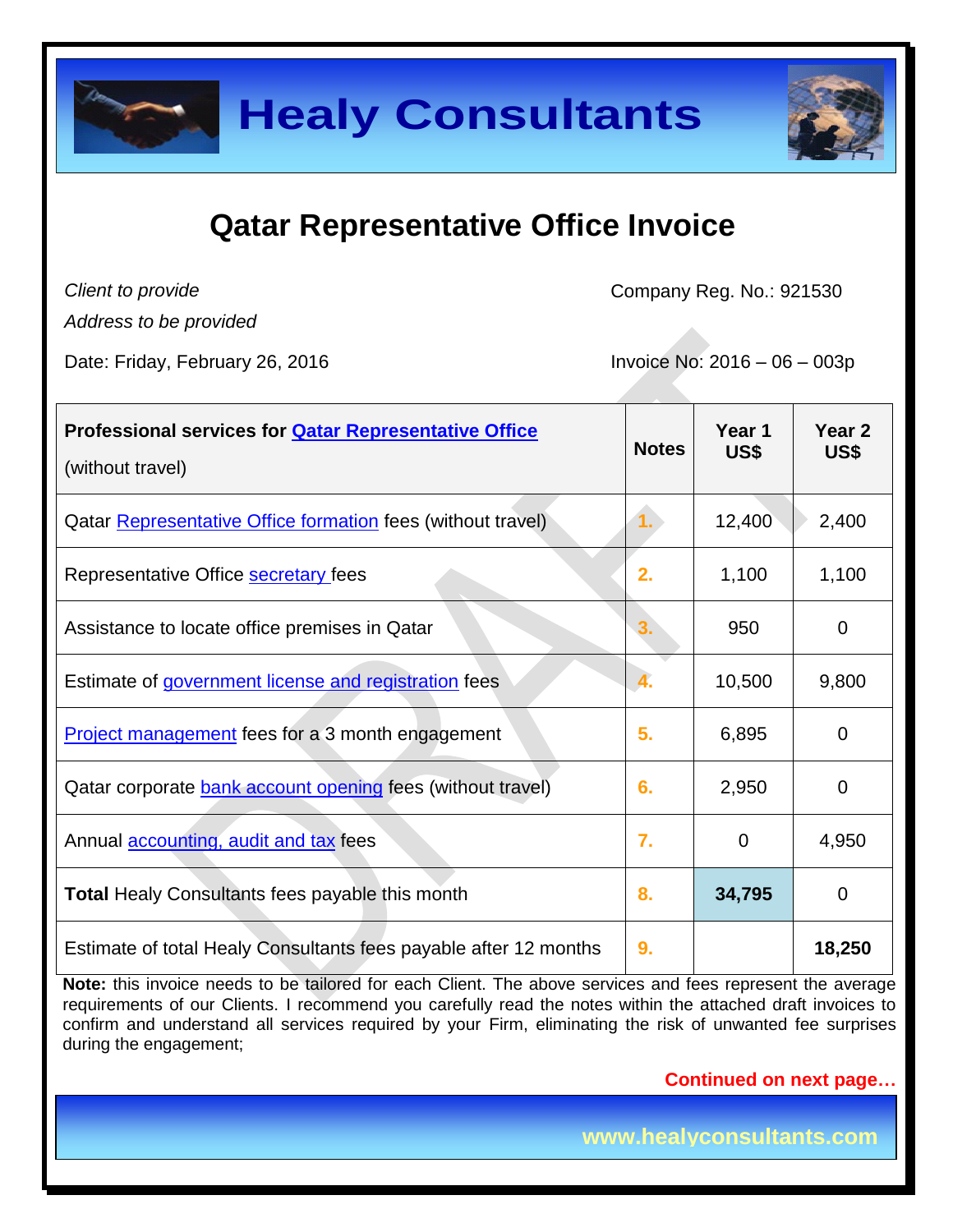

### **Qatar Representative Office Invoice**

#### *Notes to invoice above*

**1.** Healy Consultants fees to efficiently and effectively complete Qatar representative office registration within six [weeks](http://www.healyconsultants.com/qatar-company-registration/business-entity-types/) including **i)** choosing the optimum regulatory license for our Client's business activities; **ii)** reserving a representative office name with the [Commercial Registry and](http://www.mec.gov.qa/en/departments/administration_Trade/registration-and-license-business)  [Trademark Department](http://www.mec.gov.qa/en/departments/administration_Trade/registration-and-license-business) of the [Ministry of Economy and Commerce;](http://www.mec.gov.qa/en/) **iii)** settling our accountant and lawyer fees and **iv)** preparing a high quality representative office registration application for the [Commercial Companies Control Department](http://www.mec.gov.qa/en/departments/administration_Trade/companies-control) at the [Ministry of Economy and Commerce \(click](http://www.mec.gov.qa/English/Pages/Home.aspx)  [link\);](http://www.mec.gov.qa/English/Pages/Home.aspx)

All [engagement fees](http://www.healyconsultants.com/company-registration-fees/) (click link) are agreed and paid up front and agree to the fees published on our country web pages. Consequently, there are no hidden fees, surprises or

ambushes throughout the engagement. All engagement deadlines are agreed up front in the form of a [detailed project plan,](http://www.healyconsultants.com/index-important-links/example-project-plan/) mapping out [deliverables](http://www.healyconsultants.com/deliverables-to-our-clients/) by week throughout the engagement term;



Every week during the engagement, Healy Consultants will email our Client a [detailed status update.](http://www.healyconsultants.com/index-important-links/weekly-engagement-status-email/) Our Client is immediately informed of engagement problems together with solutions. Your dedicated engagement manager is reachable by phone, Skype, live chat and email and will communicate in your preferred language;

- **2.** In accordance with [Commercial Companies Law,](http://www.qcb.gov.qa/English/Documents/QCB%20Law/Commercial_companies_law_En.pdf) each Qatar representative office must appoint a registered secretary, who may be a natural person or a body corporate, but the secretary must be resident in Qatar. Healy Consultants will act as your Qatar secretary, for which our annual responsibilities include **i)** preparing and filing the legal annual return; **ii)** securely maintaining RO records; **iii)** liaising with the Qatar government on our Client's behalf; **iv)** legal filing of changes of corporate structure; and **v)** reminding our Client of statutory deadlines;
- **3.** Before representative office registration is complete, the Qatar Government must review and approve a lease agreement for office premises. If your Firm requires this service from Healy Consultants, our one-time fee amounts to US\$950. The monthly rent thereafter will be paid independently and directly to the landlord by our Client. An estimate of such a rental for a space of 10 sqm for one employee is US\$2,500 per month;

**Continued on next page…**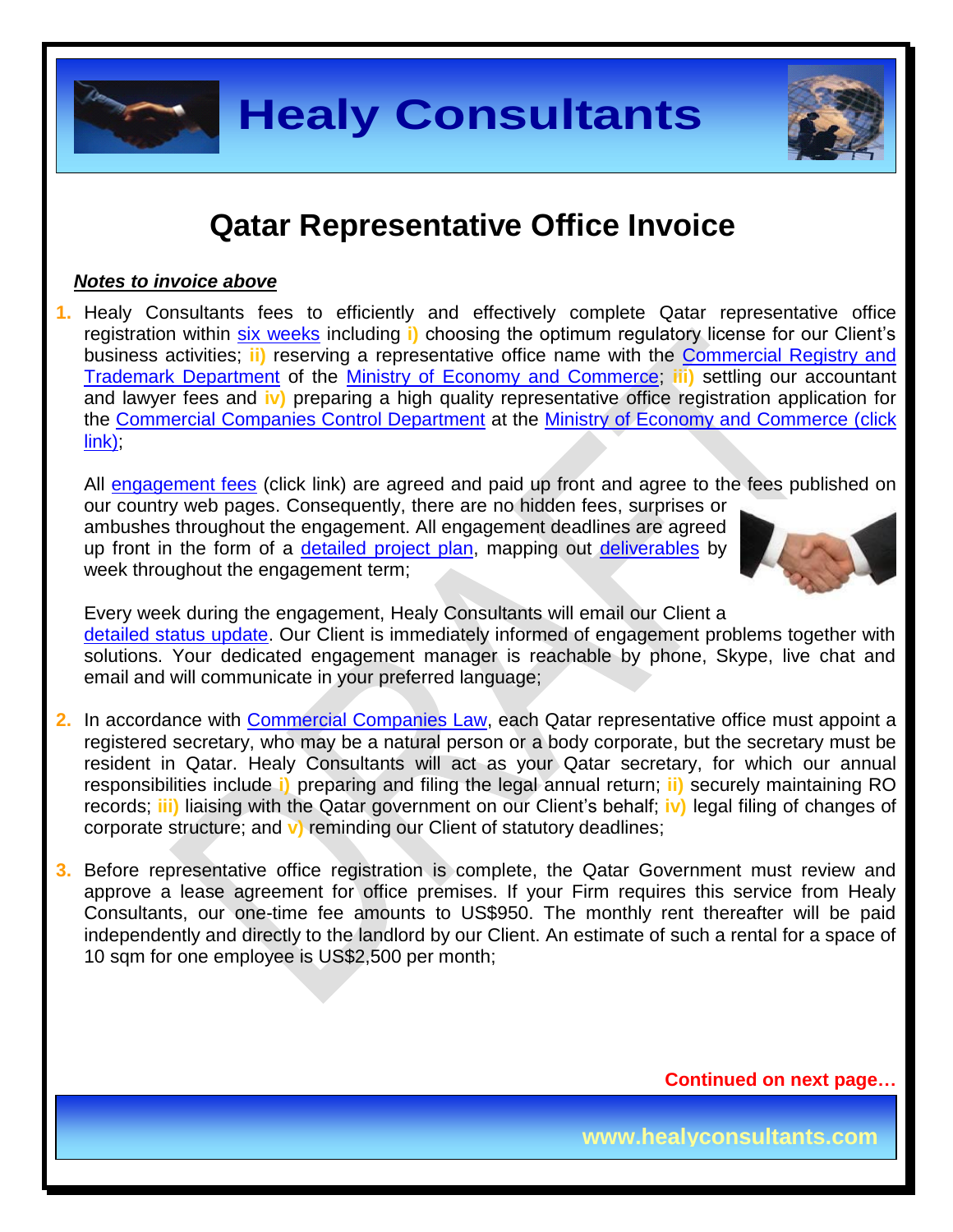



#### **Qatar Representative Office Invoice**

- **4.** This fee is an estimate of government costs payable during your Firm's engagement. For transparency purposes, all government fee payments will be supported by original receipts and invoices. Examples of government costs include **i)** reserving the representative office name with the [Commercial Registry and Trademark Department](http://www.mec.gov.qa/en/departments/administration_Trade/registration-and-license-business) of the [Ministry of Economy and Commerce;](http://www.mec.gov.qa/en/) **ii)** registering the representative office documents with the [Commercial Companies Control](http://www.mec.gov.qa/en/departments/administration_Trade/companies-control)  [Department](http://www.mec.gov.qa/en/departments/administration_Trade/companies-control) at the [Ministry of Economy and Commerce;](http://www.mec.gov.qa/English/Pages/Home.aspx) **iii)** paying the Chamber of Commerce fee and **iv)** registering the representative office with the tax authorities and the [Ministry of Labour and](http://www.mol.gov.qa/)  [Social Affairs \(click link\).](http://www.mol.gov.qa/) Following engagement completion, Healy Consultants will refund our Client any excess of funds received over actual Government costs paid;
- **5.** This cost includes Healy Consultants fees to thoroughly research and plan Qatar business set up for our Client including **i)** payment of retainer fees to multiple lawyers, accountants and other consulting firms **ii)** preparation of detailed [project plan](http://www.healyconsultants.com/index-important-links/example-project-plan/) (click link) with timelines **iii)** time taken to determine the optimum Qatar corporate structure, including preparation of a detailed comparison table of entities **iv)** ascertain the specific accounting, tax, legal and compliance considerations **v)** finding solutions to [challenges that occur](http://www.healyconsultants.com/engagement-project-management/) throughout the engagement and **vi)** completing a detailed, 23-page engagement [strategy document](http://www.healyconsultants.com/engagement-strategy/) from all of the above;

This cost also includes Healy Consultants' fees to efficiently and effectively [project manage](http://www.healyconsultants.com/project-manage-engagements/) and timely complete our Client's engagement including **i)** injecting the paid up share capital on our Client's behalf and **ii)** collating and supervising the legalisation and attestation of all documents **iii)**  weekly detailed engagement status updates to our Client and **iv)** weekly Friday conference call and **v)** finding solutions to unexpected challenges throughout the engagement;

Healy Consultants' project management fees also include the time taken to devise the strategies as to how to **i)** minimise the [engagement period](http://www.healyconsultants.com/qatar-company-registration/fees-timelines/#timelines) **ii)** complete the engagement without our Client travelling **iii)** minimise tax using a Qatar freezone and **iv)** avoid the need for a specific regulatory license;

The [Qatar Representative office](http://www.healyconsultants.com/qatar-company-registration/) registration is a long and complicated process for foreign investors. Healy Consultants will liaise with multiple independent lawyers and accounting firms to ensure that **i)** your representative office complies with Qatar commercial regulations **ii)** your representative office's interests are well protected and **iii)** your representative office enjoys all possible tax benefits;

**Continued on next page…**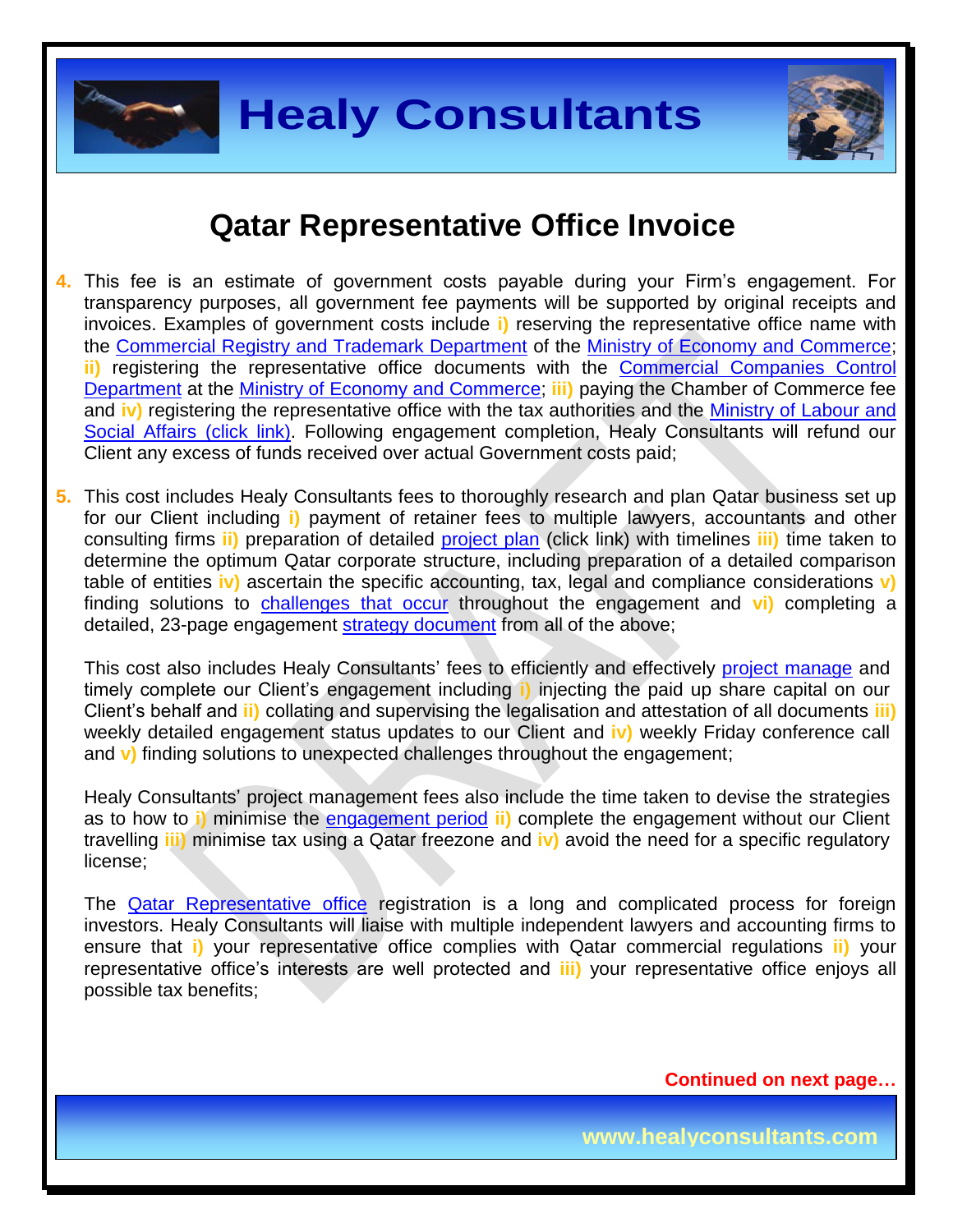



#### **Qatar Representative Office Invoice**

**6.** Healy Consultants will be pleased to open a Qatar corporate bank account without our Client travel. It is a time consuming task, and Healy Consultants will shelter our Client from the associated administrative challenges. As you can appreciate, it is a difficult task to obtain bank account approval through a newly formed entity when shareholders, directors and bank signatories reside overseas. Healy Consultants will prepare a business plan for the bank to optimize the probability of corporate bank account approval. Depending on our Client's business and nationality, there is a 20% probability the banks will request a bank signatory to travel for a one hour bank interview. Healy Consultants will try its best to negotiate with the bank for a travel exemption. If our Client must travel to Qatar for corporate bank account opening, Healy Consultants will refund our Client US\$950;

If our Client is not comfortable with only a Qatar corporate bank account, Healy Consultants will be pleased to open [an international corporate bank account](http://www.healyconsultants.com/international-banking/) (click link) outside of Qatar. Examples include New York, Germany, Liechtenstein, Austria, Bulgaria, South Africa, Australia, London, South America or Dubai. All banks will be top tier banks in these countries with excellent internet banking services. Example of our global banking partners include HSBC, Standard Chartered Bank, Citibank, Barclays, Standard bank, ANZ bank, VTB bank, UBS, Credit Suisse;

The banks enjoy ultimate power of approval of corporate bank account applications. Consequently, guaranteed success is outside of Healy Consultants' control. What is inside our control is the preparation and submission of a high quality bank application that maximizes the likelihood of approval. To date, we enjoy a 100% approval record because of [our global banking relationships](http://www.healyconsultants.com/international-banking/corporate-accounts/) and determination.



citibank®



Global banks continue to tighten corporate bank account opening procedures, their internal compliance departments completing more thorough due diligence of Clients. Consequently, our Clients should expect the bank account approval period to take up to 4 weeks. Furthermore, global banks now require evidence of proof of business in the country where the corporate bank account will be, including sales contracts or lease agreement;

**Continued on next page…**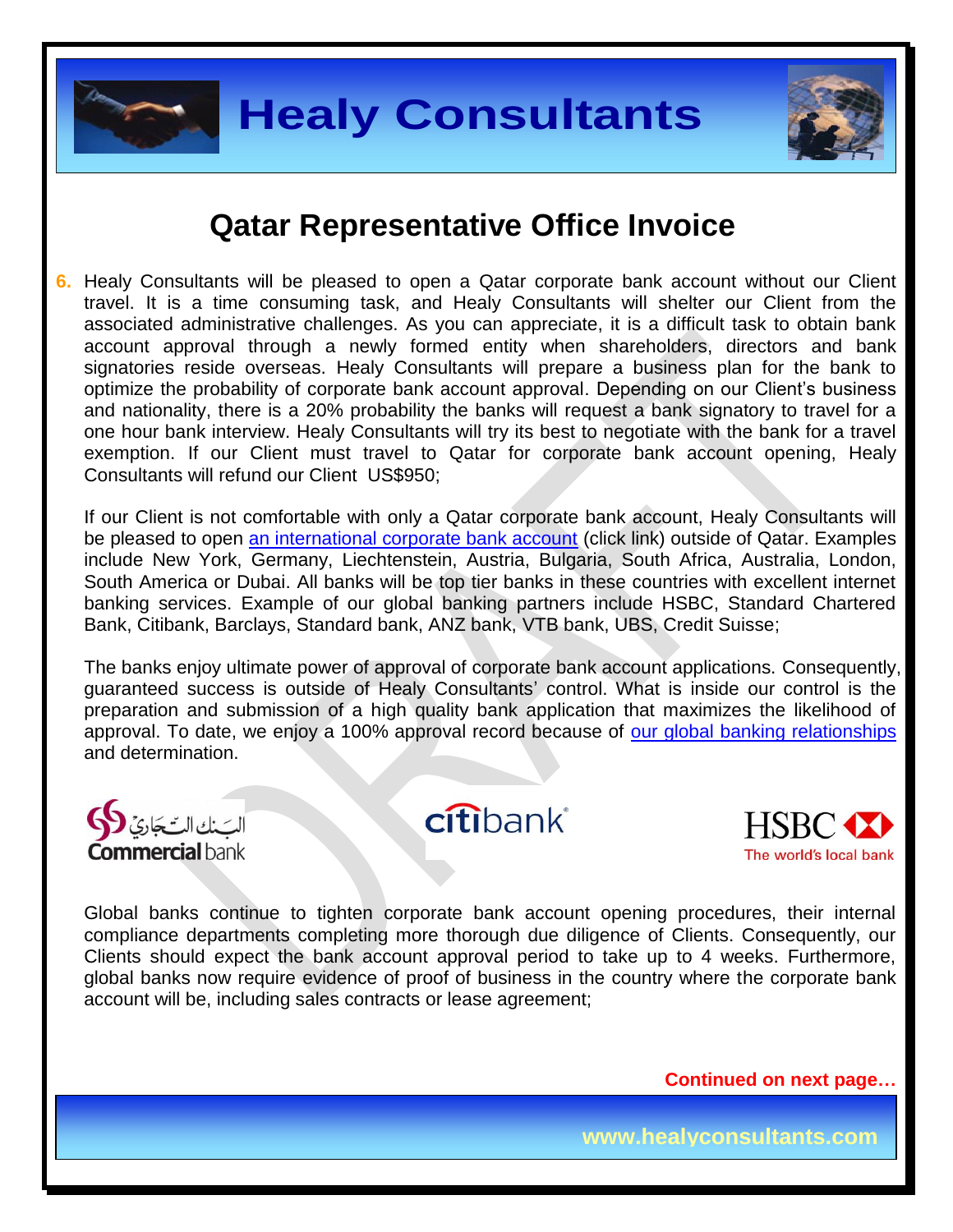



#### **Qatar Representative Office Invoice**

**7.** For an active trading representative office, these [accounting, audit and](http://www.healyconsultants.com/qatar-company-registration/accounting-legal/)  [tax](http://www.healyconsultants.com/qatar-company-registration/accounting-legal/) (click link) fees are an estimate of Healy Consultants fees to efficiently and effectively discharge your annual representative office accounting, auditing and tax obligations. Following receipt of a set of draft accounting numbers from your representative office, Healy Consultants will more accurately advise accounting and tax fees. For a dormant representative office, Healy Consultants fees are only US\$950;



- 8. All fees quoted in this invoice correspond to fees quoted [on Healy Consultants' website.](http://www.healyconsultants.com/company-registration-fees/) Please review this invoice carefully to identify errors. During the rush of the business day, it is possible that Healy Consultants inadvertently made fee calculation errors, typing errors or omitted services or omitted historic fee payments from Clients. In the unfortunate event you identify invoice errors, please revert to me directly re the same. I apologize in advance if I or my staff made invoice errors;
- **9.** Assuming our Clients re-engage Healy Consultants in year 2, this fee is an estimate of the fees payable next year, 12 months after the date of representative office registration;
- **10.**The fees quoted in this invoice are a prediction of the fees required to efficiently and effectively complete this engagement in a timely manner. If during the engagement Healy Consultants realizes that the project is more complex than anticipated, requiring a large additional investment of time, my Firm will revert to request additional fees. If Healy Consultants completes the engagement faster and more easily than expected, Healy Consultants is happy to refund some fees to our Client;
- **11.**Representative office business activities are limited to **i)** market research **ii)** Client after sales support and **iii)** promoting the business of the parent company and **iv)** research and development. A representative office can employ employees with no limit. A Representative office can **i)** lease office premises and **ii)** but cannot issue sales invoice to Clients' nor **iii)** sign local sales. A Representative office cannot import and export goods. The life of the representative office is limited to that of the parent company.
- **12.**Engage Healy Consultants to [project manage](http://www.healyconsultants.com/project-manage-engagements/) business set up in every country on the planet. We are the best in the [world](http://www.healyconsultants.com/best-in-the-world/) at what we do, timely completing [the A to Z](http://www.healyconsultants.com/a-to-z-of-business-set-up/) of every country engagement;

**Continued on next page…**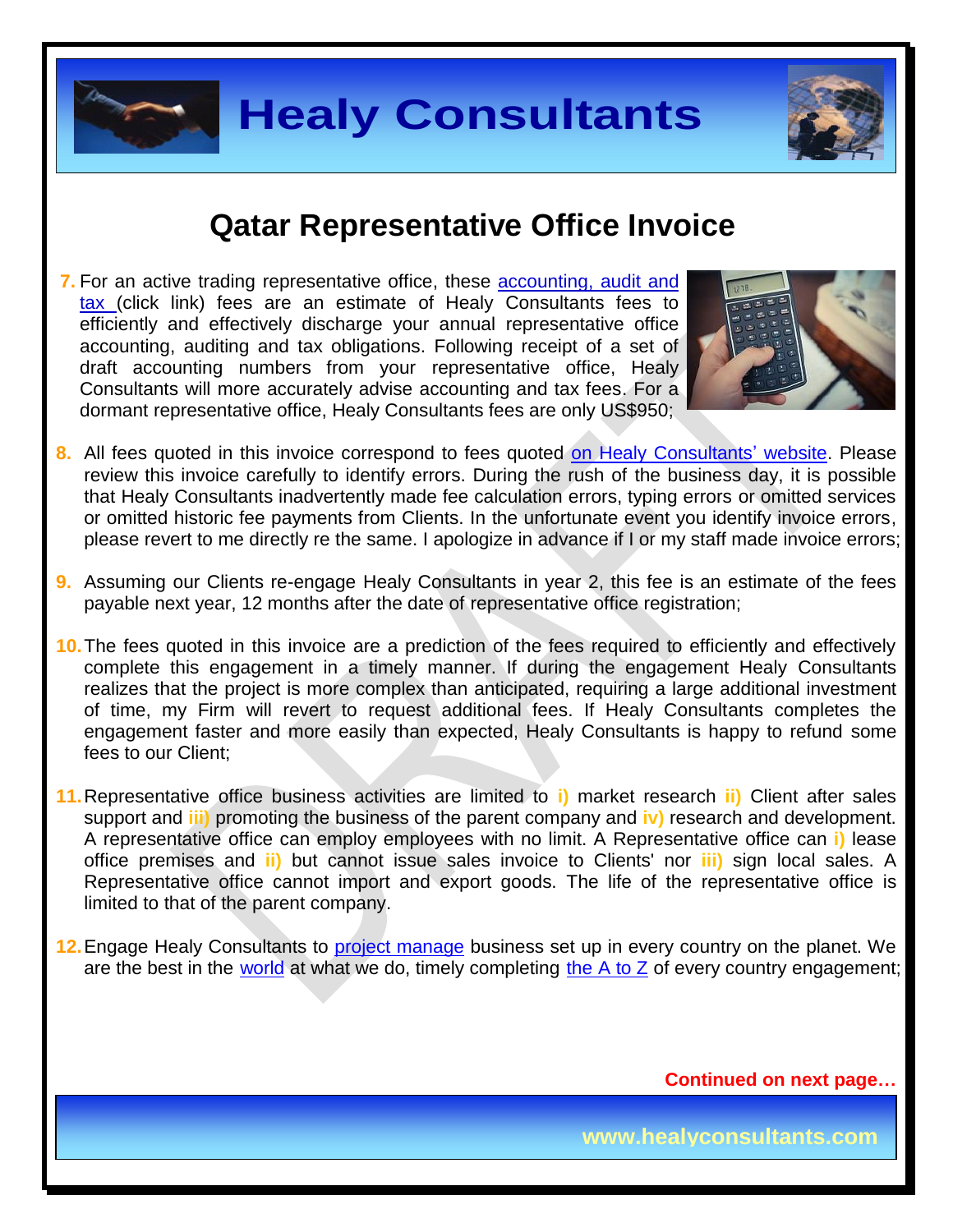



#### **Qatar Representative Office Invoice**

- **13.** In accordance with Qatar [Commercial Companies Law,](http://www.qcb.gov.qa/English/Documents/QCB%20Law/Commercial_companies_law_En.pdf) the minimum share capital of a Japanese representative office is US\$1. However, the representative office's Government Security Deposit of US\$20,000 must be deposited to the corporate bank account before representative office registration is complete. To optimize engagement efficiency and minimize delays, Healy Consultants is happy to deposit these funds on behalf of our clients;
- **14.** Depending on our Client's business and nationality, the Qatar Government may require a special regulatory license to carry on your business in the country. Healy Consultants will assist our Client secure license approval; there may be additional engagement fees. However, the Government enjoys ultimate power of approval of representative office registrations and business licenses;
- **15.** If our Client and Healy Consultants properly plan this engagement, our Clients' will *not* have to travel during this engagement. Healy Consultants will efficiently and effectively and aggressively complete representative office registration and corporate bank account opening in a timely manner without our Client's presence. Instead, our Client will need to **i)** sign and get documents legalized in the embassy in their country of origin and **ii)** courier the originals to Healy Consultants office;



- 16. If our Client requires non-resident nominee shareholder and director services [\(click link\),](http://www.healyconsultants.com/corporate-outsourcing-services/nominee-shareholders-directors/) Healy Consultants will be pleased to assist. Our fee for professional, passive nominee non-resident corporate shareholder amounts to US\$2,100 per annum. Our fee to be both non-resident nominee director and shareholder amounts to US\$6,600 per annum. Being the sole shareholders and sole director of a Client's representative office exposes Healy Consultants to reputation, litigation and financial risk;
- **17.** If required, Healy Consultants will be pleased to assist your representative office to secure employee [visa](http://www.healyconsultants.com/qatar-company-registration/employment-visas/) approvals. Our fee is US\$3,950 for the first employee, US\$2,950 for the second employee, US\$1,950 per employee thereafter. Our employee visa fees includes preparation of a quality visa application and submitting to the correct Government immigration officers. The Government enjoys ultimate power of approval of visa applications. Consequently, guaranteed success is outside of Healy Consultants' control. What is inside our control is the preparation and submission of a high quality immigration visa application that maximizes the likelihood of visa approval;

**Continued on next page…**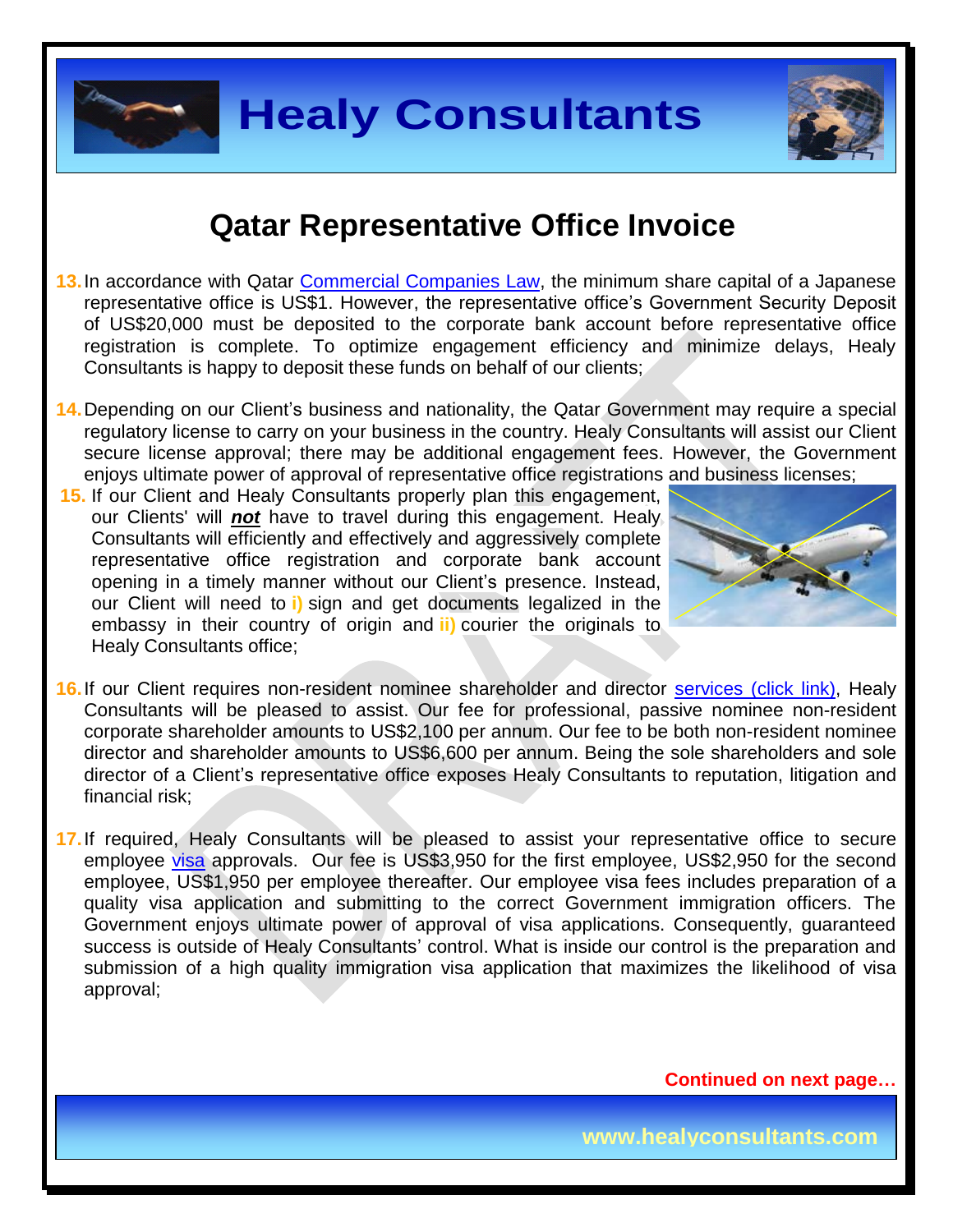



#### **Qatar Representative Office Invoice**

- **18.** Monthly, quarterly and mid-year Government tax obligations include monthly and quarterly payroll reporting, VAT and corporation tax return filing. If you need our help, Healy Consultants can complete monthly Government reporting for a monthly fee of US\$860. Healy Consultants monthly support will include **i)** receive in dropbox the monthly invoices from our client **ii)** label monthly bank statement transactions **iii)** preparation and submission of VAT returns and **iv)** submission of monthly employee payroll reporting;
- **19.** It is important our Clients are aware of their personal and corporate tax obligations in their country of residence and domicile. Let us know if you need Healy Consultants help to clarify your local and international annual tax reporting obligations;
- **20.** During the engagement, shareholders and directors' documents may need to be translated into the local language; before the Government and Bank approves representative office registration and corporate bank account opening respectively. Consequently, our Client should budget for possible additional translation and embassy attestation fees. Either our Client or Healy Consultants can complete this administrative task;

As always, Healy Consultants will negotiate with all third parties to eliminate or reduce additional engagement costs. For transparency purposes, all third party fee payments will be supported by original receipts and invoices. Examples of possible third party payments include **i)** embassy fees **ii)** notary public costs **iii)** official translator fees;

- **21.**Some of our Clients' require an [immediate country solution.](http://www.healyconsultants.com/turnkey-solutions/) With this strategy, within a day Healy Consultants can supply our Client **i)** an existing dormant Qatar company number and **ii)** an already approved Qatar corporate bank account number and **iii)** a business address. Turnkey solutions are attractive to those entrepreneurs who wish to immediately close a country deal, sign a contract or invoice a customer;
- **22.** As stipulated on our **[business website](http://www.healyconsultants.com/)** and in section 3 of our engagement letter, Healy Consultants will only commence the engagement following **i)** settlement of our fees and **ii)** completion and signing of our legal engagement letter;
- **23.** Healy Consultants will only register your representative office after 75% of [due diligence](http://www.healyconsultants.com/due-diligence/)  [documentation](http://www.healyconsultants.com/due-diligence/) is received by email. Healy Consultants will only open a corporate bank account after 100% of the Client's original due diligence documentation is received by courier;

**Continued on next page…**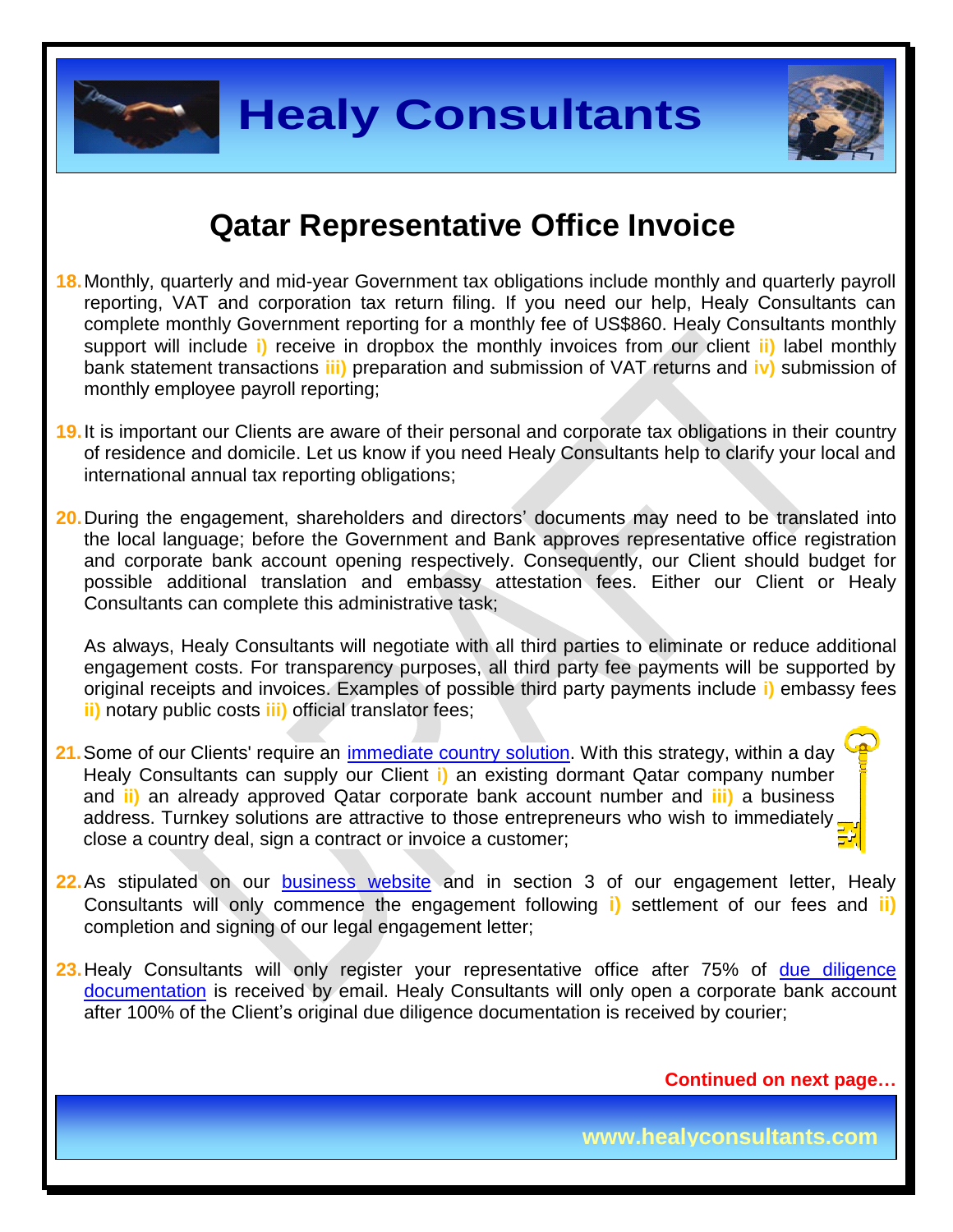



### **Qatar Representative Office Invoice**

- 24. During the annual renewal engagement with our Client, our in-house Legal and Compliance [Department \(click link\)](http://www.healyconsultants.com/about-us/key-personnel/cai-xin-profile/) reviews the quality and completeness of our Client file. Consequently, Healy Consultants may revert to our Client to ask for more up to date [due diligence documentation;](http://www.healyconsultants.com/due-diligence/)
- **25.** To assist our Clients to minimize foreign exchange costs, we offer the payment in SG\$, Euro, Pounds or US\$. Kindly let me know in which currency your Firm prefers to settle our fees and I will send an updated invoice, thank you;
- 26. Some of our Clients' engage Healy Consultants to [recruit \(click link\)](http://www.healyconsultants.com/corporate-outsourcing-services/how-we-help-our-clients-recruit-quality-employees/) local employees. We have a lot of experience in this area and we are quite skilled at securing quality candidates for our Clients';
- 27. To efficiently and effectively complete your engagement in a timely manner, we recommend your Firm transfers these funds to Healy Consultants corporate bank account. Thereafter, our Incorporation and Banking Team will aggressively advance your engagement, providing your Firm daily feedback as to engagement status. I would be grateful if you email us the bank transfer advice slip to enable my Accounting Department to accurately and timely identify bank receipts:



Double click on the attachment included here!

**Continued on next page…**